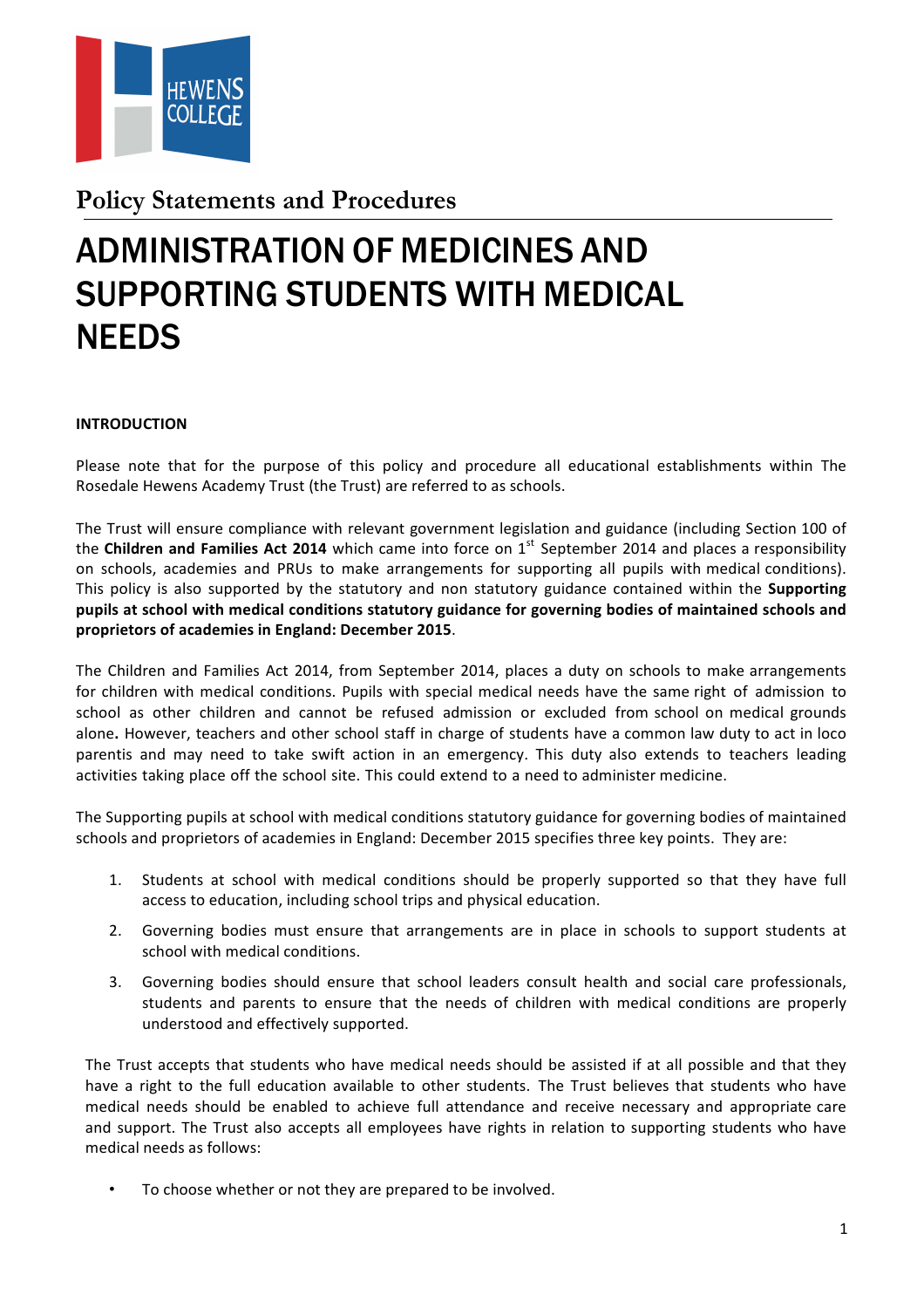- To receive appropriate training.
- To work to clear guidelines.
- Concerns regarding legal liability.
- To be able to bring to the attention of management any concern or matter relating to supporting students who have medical needs.

The prime responsibility for a child's health lies with the parent, guardian or carer who is responsible for the child's medication and supplying the school with necessary medical information. It is our policy to ensure that all medical information will be treated confidentially. All staff have a duty of care to follow and co-operate with the requirements of this policy.

#### **POLICY OBJECTIVES**

- To assist parents in providing medical care for their children whilst at school.
- To educate staff and children in respect of special medical needs.
- To liaise as necessary with medical services in support of the individual student.
- To, where possible, ensure access to full education.
- To monitor and keep appropriate records.

Our administration of medicine requirements will be achieved by:

- Establishing principles for safe practice in the management and administration of:
	- i Prescribed medicines
	- ii Non-prescribed medicines
	- iii Maintenance drugs
	- iv Emergency medicine
- Providing clear guidance to all staff on the administration of medicines.
- Ensuring that there are sufficient numbers of appropriately trained staff to manage and administer medicines.
- Ensuring that there are suitable and sufficient facilities and equipment available to aid the safe management and administration of medicines.
- Ensuring the above provisions are clear and shared with all who may require them.
- Ensuring the policy is reviewed periodically or following any significant change, which may affect the management or administration of medicines.

#### **PRINCIPLES**

It is our policy to manage prescribed medicines (eg. antibiotics, inhalers) where appropriate following consultation and agreement with parents. They will be required to complete an 'Administration of Medicines and Treatment Consent Form' (Appendix 1).

When students require Paracetamol or other non-prescribed medication it is our policy to request these drugs on prescription.

Students under 16 years old are never to be administered aspirin or medicines containing Ibuprofen unless prescribed by a doctor.

It is our policy to manage the administration of maintenance drugs (e.g. Insulin or drugs for epilepsy) as appropriate following consultation and agreement with the student's parents. They will be required to complete an 'Administration of Medicines and Treatment Consent Form' (Appendix 1). In addition, a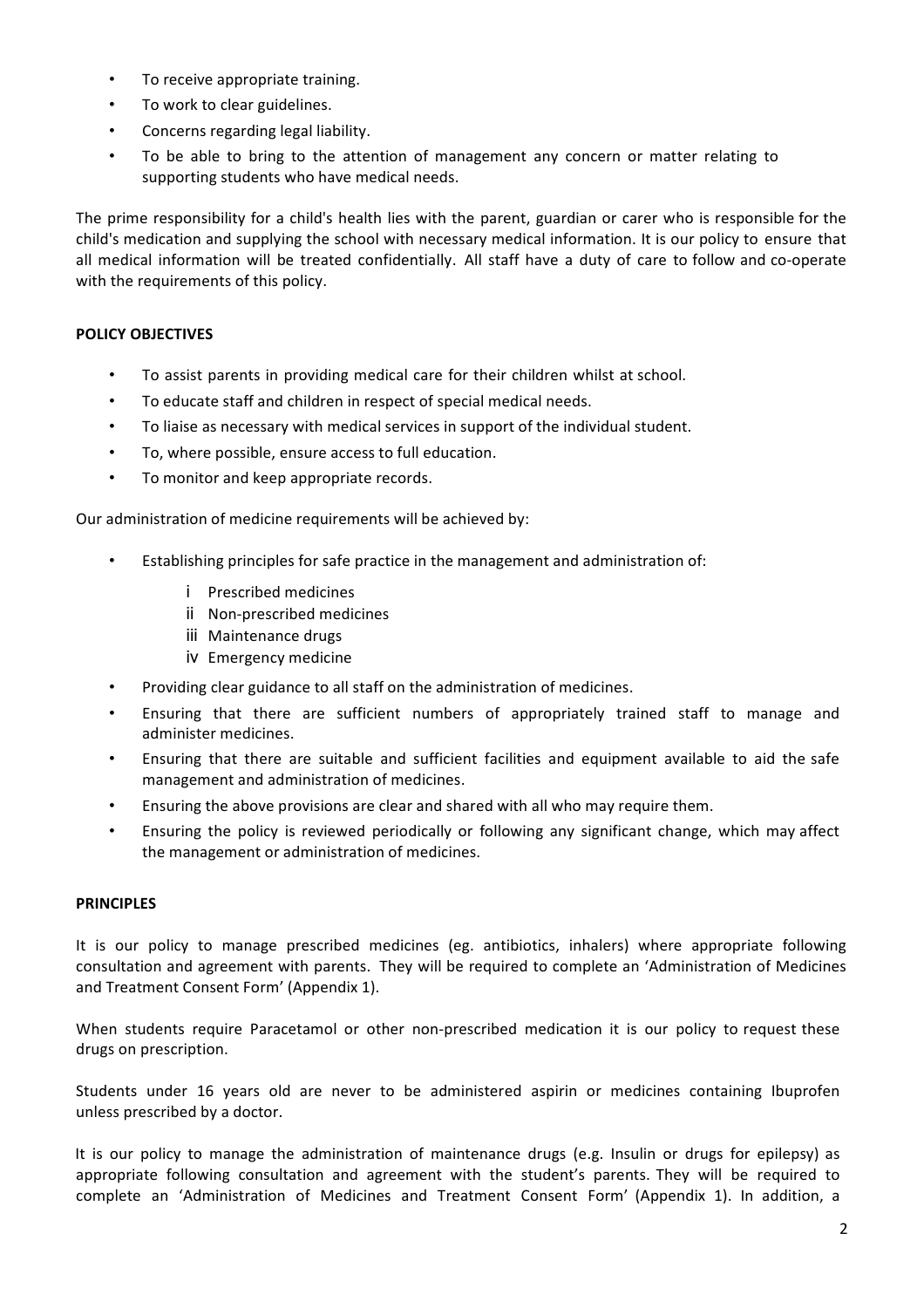Health Care Plan (Appendix 2) will be written for the student concerned by the student's Welfare Assistant in consultation with the parents' guardians or carers. Where appropriate and whenever possible a Health Care Plan will be agreed and in place before a child's admission to the school.

It is our policy (where appropriate and whenever possible) to manage the administration of emergency medicines such as injections of adrenaline for acute allergic reactions (epi-pen), oral/rectal medication for epileptic fits when they continue for a set period of time considered to cause harm and injections for diabetic hypoglycemia. In all cases, professional training and guidance from a recognised and competent source such as an NHS course will be received by a designated member of staff before commitment to such administration is accepted.

#### **PROCEDURE**

**Administration of Medicines and Health Care Plans:** When deciding on the administration of medicine requirements for students, the student's Welfare Assistant will meet with the parents to agree the level of care required. If it is agreed that a student requires medicines, an Administration of Medicines and Treatment Consent Form' (Appendix 1) will be completed by the student's parents and kept on file. This form will be checked on a regular basis by the member of staff with lead responsibility for First Aid and the information shared with other members of staff responsible for First Aid and the administration of medicines.

*Students are not permitted to carry any medication. All medication is kept in the Welfare Room.* 

**Individual Health Care Plan (Appendix 2):** The main purpose of a Health Care Plan is to identify the level of support that is needed at school for an individual child. It clarifies for the child, staff and parents, the help the school can provide. These plans will be reviewed annually as a minimum.

A Health Care Plan will include:

- Details of the child's condition
- What constitutes an emergency
- What action to take in an emergency
- Who to contact in an emergency

All trained staff will ensure they are aware of the protocols and procedures for specific students in school through attending training provided and reading the Health Care Plans for individual students.

An individual Health Care Plan will be completed for every student who requires special health care treatment. The Health Care Plan will be completed by the student's Welfare Assistant in consultation and agreement with the student's parents. It will be reviewed on a regular basis with the parents to ensure its continuous suitability. The Health Care Plan will be shared with appropriate staff as agreed with the student's parents, guardians or carers.

For any student receiving medicines, a Record of Prescribed Medicine Administered to an individual Student Form (Appendix 3) will be completed each time the medicine is administered and this will be kept on file.

If a student refuses to take medication, his/her parents will be informed at the earliest opportunity by the Welfare Assistant or First Aider.

**Progresso (MIS):** All information and updates on student health, administration of medicines and/or health care plans must be communicated to the Data Manager. The Data Manager will then update the student's medical details on Progresso, which is the student management information system (MIS).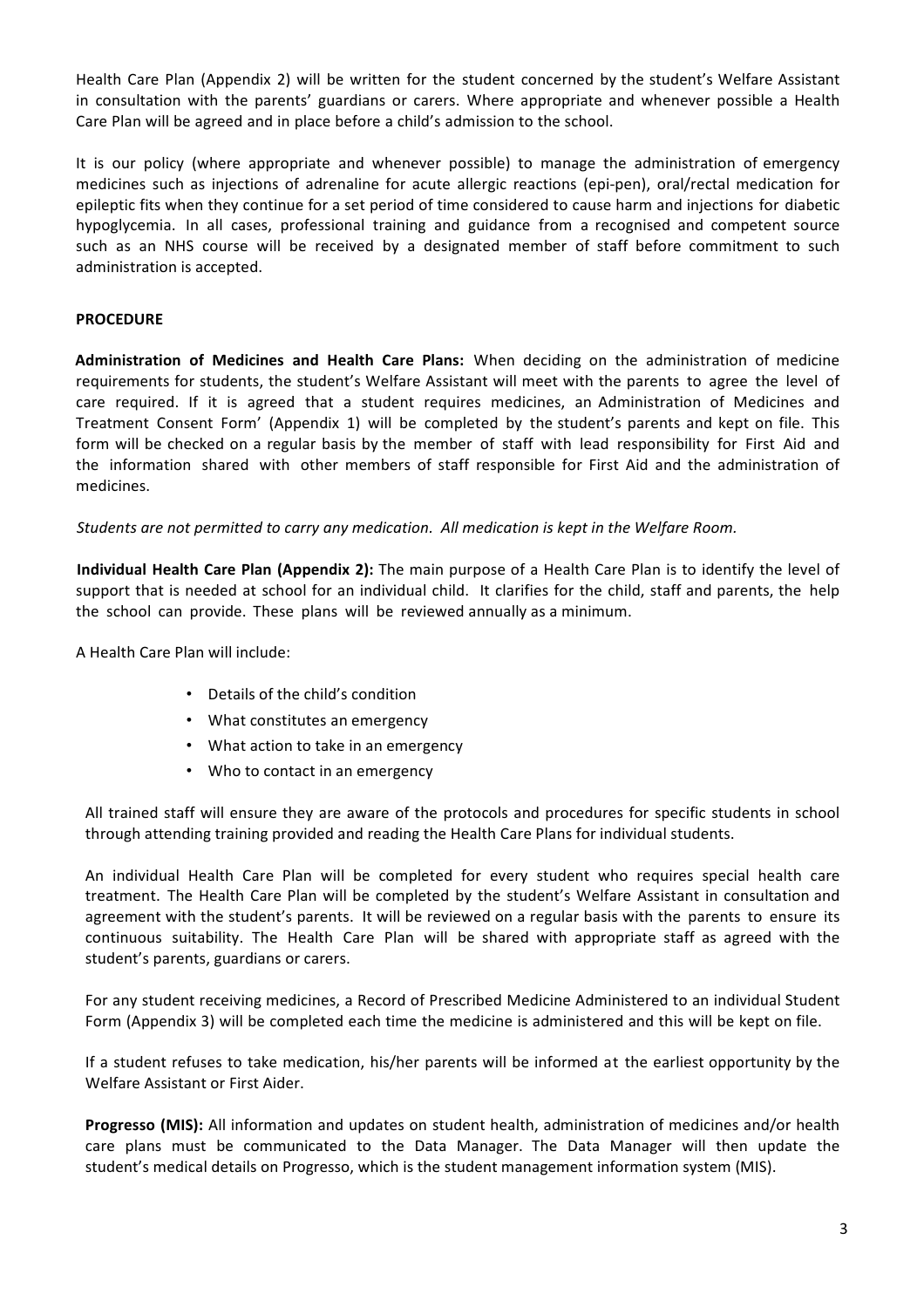**General Data Protection Regulation Statement:** The Rosedale Hewens Academy Trust (TRHAT) DATA PROTECTION OFFICER (DPO) Ravinder Chana: Telephone - 020 8573 2097 is responsible for overseeing data protection at Hewens Primary School. Please download TRHAT Information Sharing and GDPR Policy from the school's website for further information with regard to data protection at Hewens Primary School

**Contacting the Emergency Services:** When a medical condition causes the student to become very ill and/or require emergency administration of medicines, then an ambulance will be called. The school reception will record the calling of an ambulance on the Ambulance Record (Appendix 5) and the event will be recorded on the school's Progresso system for the student concerned.

**Welfare Room:** Whenever possible the Welfare Room should be used for the storage and administration of medicines.

**Training:** First Aid staff will be responsible for the administration of medicines. Where staff are required to carry out non-routine, specialised administration of medicines or emergency treatment for a student, appropriate professional training and guidance from a competent source will be sought before commitment to such administration is accepted. A Staff Training Record (Appendix 4) will be completed by the member of staff with responsibility for staff training to document the level of training undertaken. Refresher training will be scheduled at appropriate intervals (normally every three years).

**Storage of medicines:** The storage of medicines is the overall responsibility of the Headteacher who will ensure that arrangements are in place to store medicines safely. Medicines will be stored in the Welfare Room. Every child with asthma will have two inhalers in school. One will be stored in Welfare Room and the other in the classroom with their own spacer.

The storage of medicines will be undertaken in accordance with product instructions and in the original container in which the medicine was dispensed.

It is the responsibility of the member of staff receiving it to ensure that the received medicine container is clearly labelled with the name of the student, the name and dose of the medicine and the frequency of administration as well as the expiry date.

It is the responsibility of the parents to provide medicine that is in date. This should be agreed with the parents at the time of acceptance of medicine administration responsibilities.

It is the responsibility of the parents of the student concerned to ensure that all medicines no longer required (including those which have an expired date) are returned to a pharmacy for safe disposal.

**Sharps boxes** will always be used for the disposal of needles. Collection and disposal of the boxes will be locally arranged as appropriate.

#### **MONITORING AND REVIEW**

This policy is monitored and reviewed through:

- Annual audit of all documentation and medicines stored
- Progresso reports

#### **ROLES AND RESPONSIBILITIES**

- The administration of medicines is the overall responsibility of parents.
- The Headteacher has overall responsibility for Health and Safety and is therefore responsible for ensuring students are supported with their medical needs whilst on site.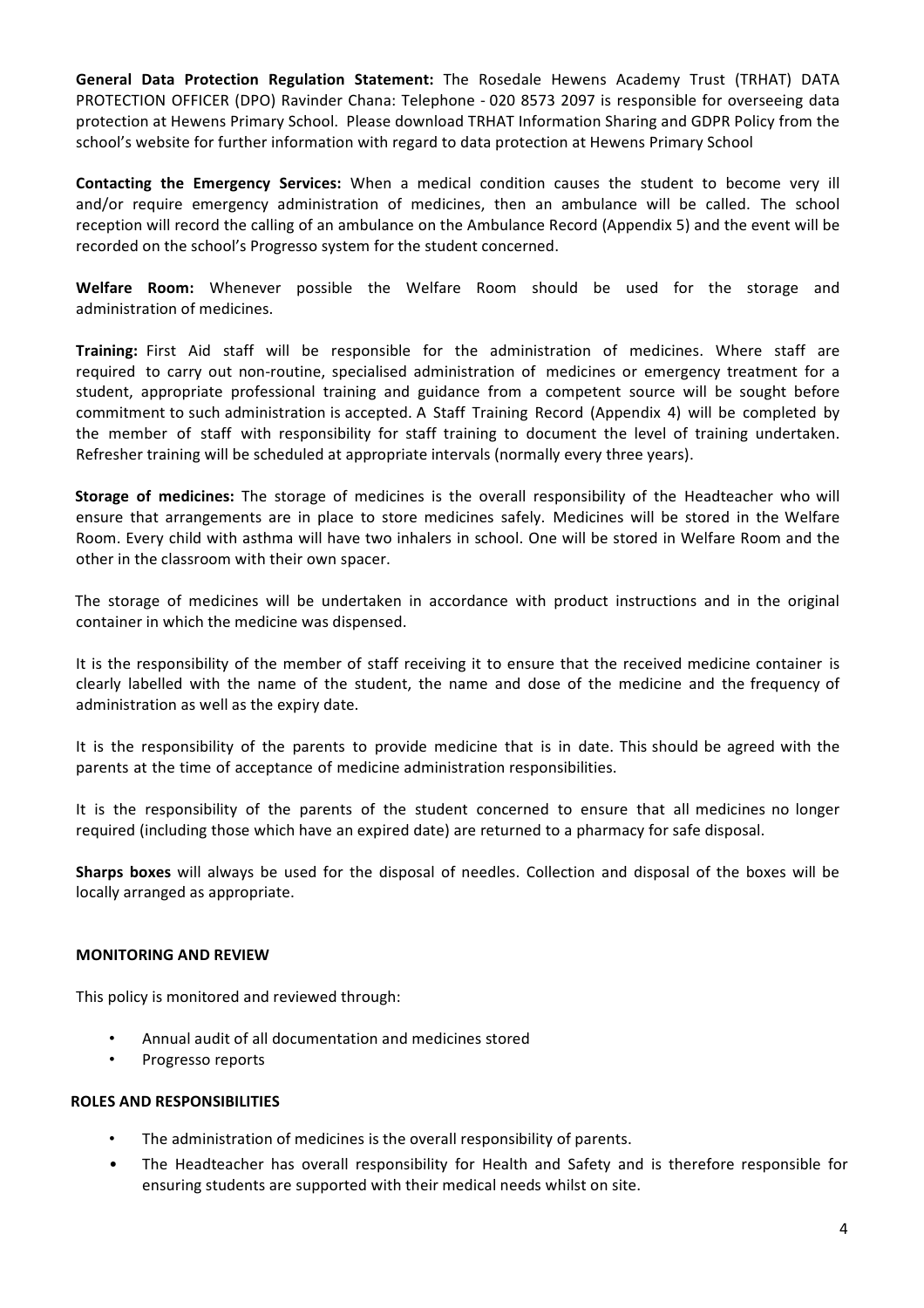• Nominated teachers/staff and designated First Aid staff have responsibility for the day-to-day administration of medicines and implementation of Health Care Plans where appropriate and agreed with parents.

#### **LINKS WITH OTHER POLICIES**

This policy links with:

- Health and Safety
- TRHAT Information Sharing and GDPR Policy

#### **APPENDICES**

Appendix 1: Administration of Medicines and Treatment Consent Form - Page 6

Appendix 2: Health Care Plan - Page 7

Appendix 3: Record of Prescribed Medicine given to a Student Form – Page 9

Appendix 4: Staff Training Record for Medicine Administration and Treatment - Page 10

Appendix 5: Ambulance Record - Page 11

| Date       | Change(s) Made            | <b>Change Author</b>        |
|------------|---------------------------|-----------------------------|
| <b>TBA</b> | Policy created            | <b>LAB</b>                  |
| May 2018   | Policy formatted, updated | Jane Thomas, Senior Officer |
|            |                           | - Marketing and Media       |
|            |                           | (TRHAT)                     |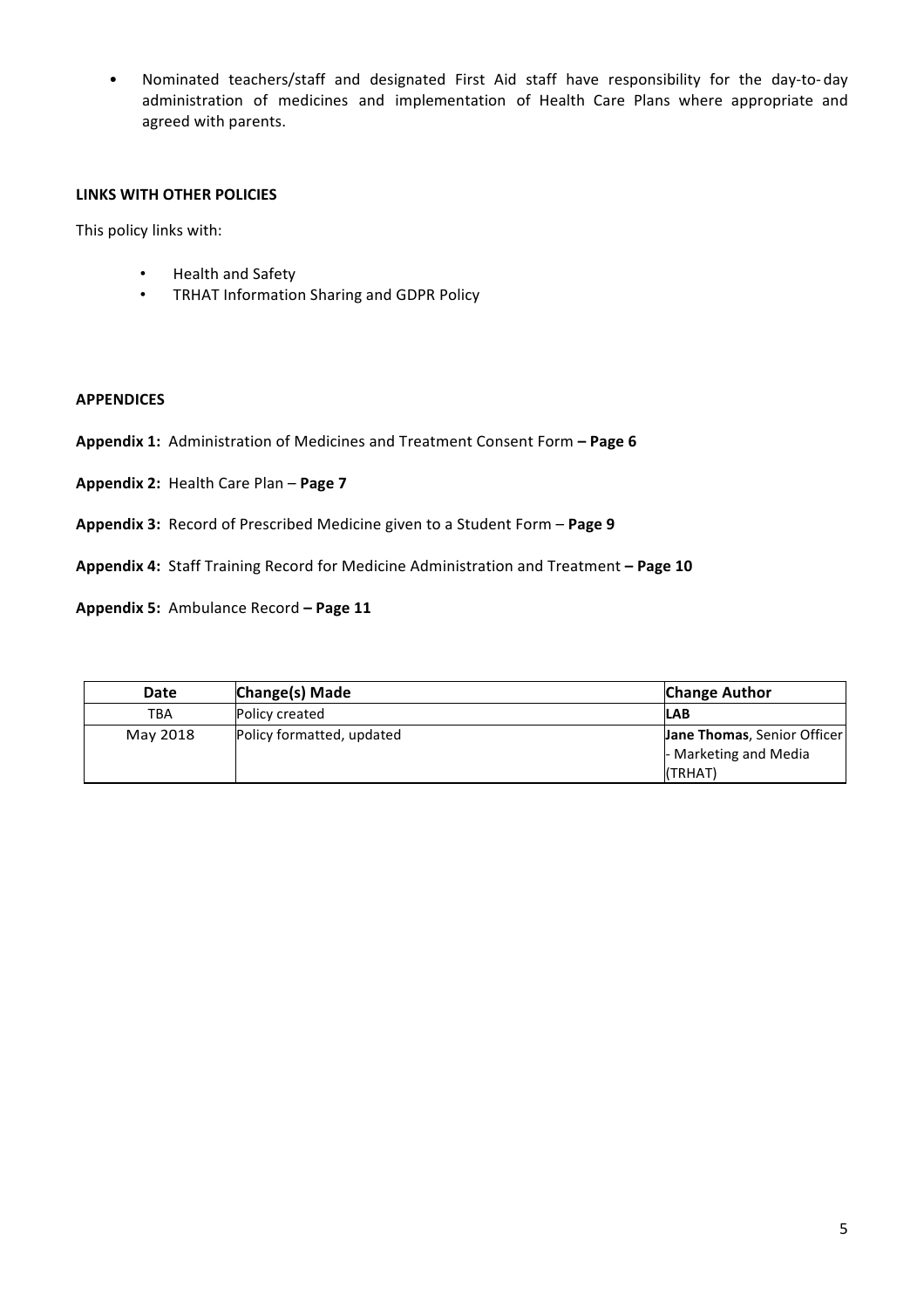

# **Appendix 1: Administration of Medicines and Treatment Consent Form**

| <b>Hewens Primary School</b>           |  |
|----------------------------------------|--|
| <b>Student Name</b>                    |  |
| <b>Student Address</b>                 |  |
|                                        |  |
| <b>Emergency Contact Name</b>          |  |
| <b>Emergency Contact Telephone No.</b> |  |
| <b>Name of GP</b>                      |  |
| GP's Telephone No.                     |  |

**Please tick the appropriate boxes below:**

| My child will be responsible for the self-administration of medicines as directed below                                                                               |                      |                  |                      |                        |  |
|-----------------------------------------------------------------------------------------------------------------------------------------------------------------------|----------------------|------------------|----------------------|------------------------|--|
| I agree to members of staff administering medicines/providing treatment to my child as directed below or in<br>the case of emergency, as staff may consider necessary |                      |                  |                      |                        |  |
| I recognise that the school or college staff are First Aid trained but not medically trained                                                                          |                      |                  |                      |                        |  |
| Name and Signature of parent,<br>guardian or carer                                                                                                                    |                      |                  |                      |                        |  |
| Date of signature                                                                                                                                                     |                      |                  |                      |                        |  |
| <b>Name of Medicine</b>                                                                                                                                               | <b>Required Dose</b> | <b>Frequency</b> | <b>Course Finish</b> | <b>Medicine Expiry</b> |  |
|                                                                                                                                                                       |                      |                  |                      |                        |  |
|                                                                                                                                                                       |                      |                  |                      |                        |  |
|                                                                                                                                                                       |                      |                  |                      |                        |  |
|                                                                                                                                                                       |                      |                  |                      |                        |  |
|                                                                                                                                                                       |                      |                  |                      |                        |  |

 **Special Instructions**

| Allergies |  |
|-----------|--|
|           |  |
|           |  |

**Other Prescribed Medicines**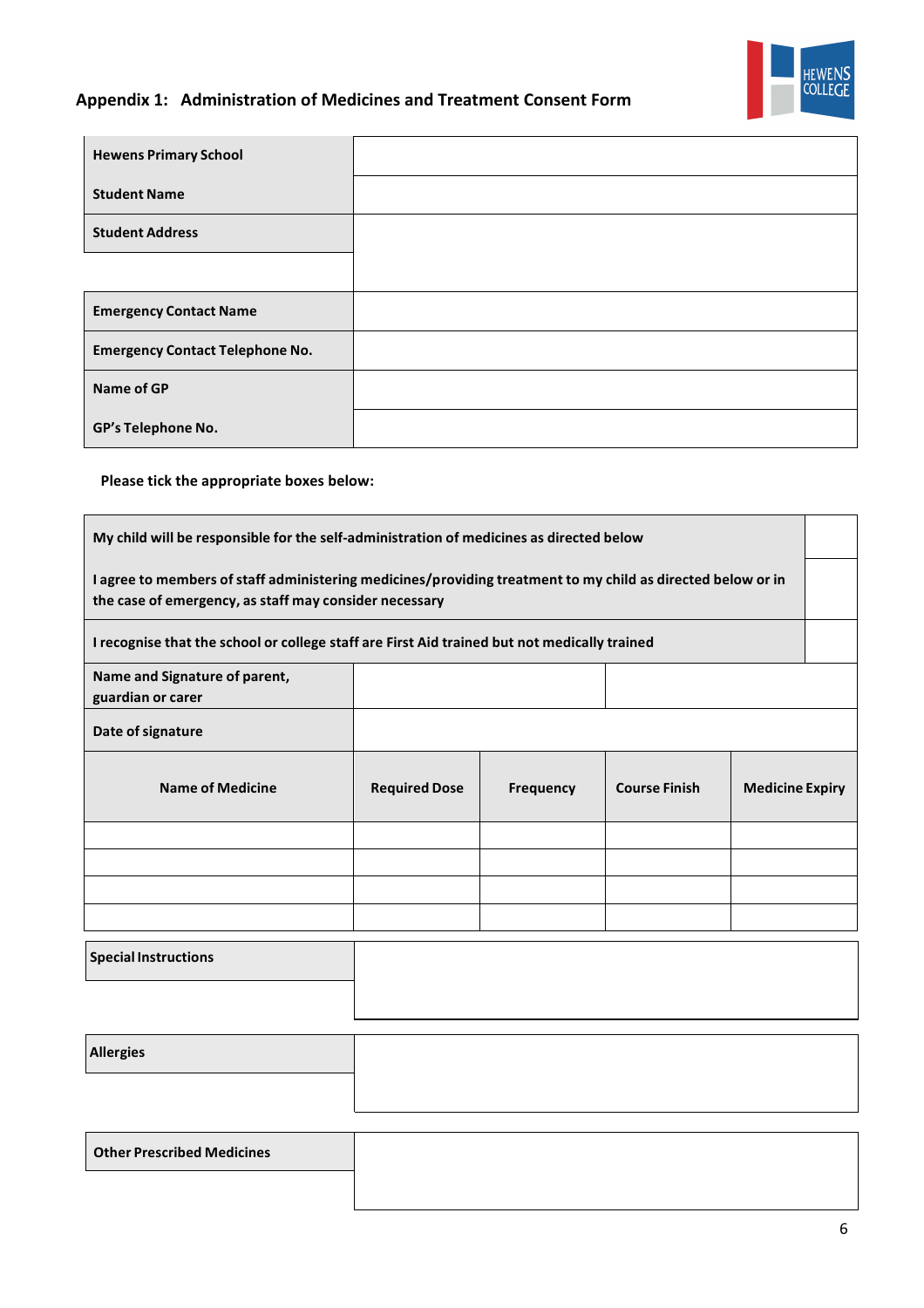# **Appendix 2: Health Care Plan**



| <b>Hewens Primary School</b> |  |
|------------------------------|--|
| <b>Student Name</b>          |  |
| <b>Student Form or Class</b> |  |
| <b>Student Date of Birth</b> |  |
| <b>Student Address</b>       |  |
|                              |  |

| Medical Diagnosis/Condition |  |
|-----------------------------|--|
| <b>Date</b>                 |  |
| <b>Review Date</b>          |  |

| <b>Name of Emergency Contact</b>                           |  |
|------------------------------------------------------------|--|
| <b>Relationship to Student</b>                             |  |
| <b>Emergency Contact's Home Telephone</b><br><b>Number</b> |  |
| <b>Emergency Contact's Work Telephone</b><br>Number.       |  |
| <b>Emergency Contact's Mobile Phone</b><br>Number.         |  |

| <b>Clinic/Hospital Contact Name</b> |  |
|-------------------------------------|--|
| Telephone No.                       |  |

| Name of GP                |  |
|---------------------------|--|
| <b>GP's Telephone No.</b> |  |

## **Describe Student's medical needs and provide details of student's symptoms**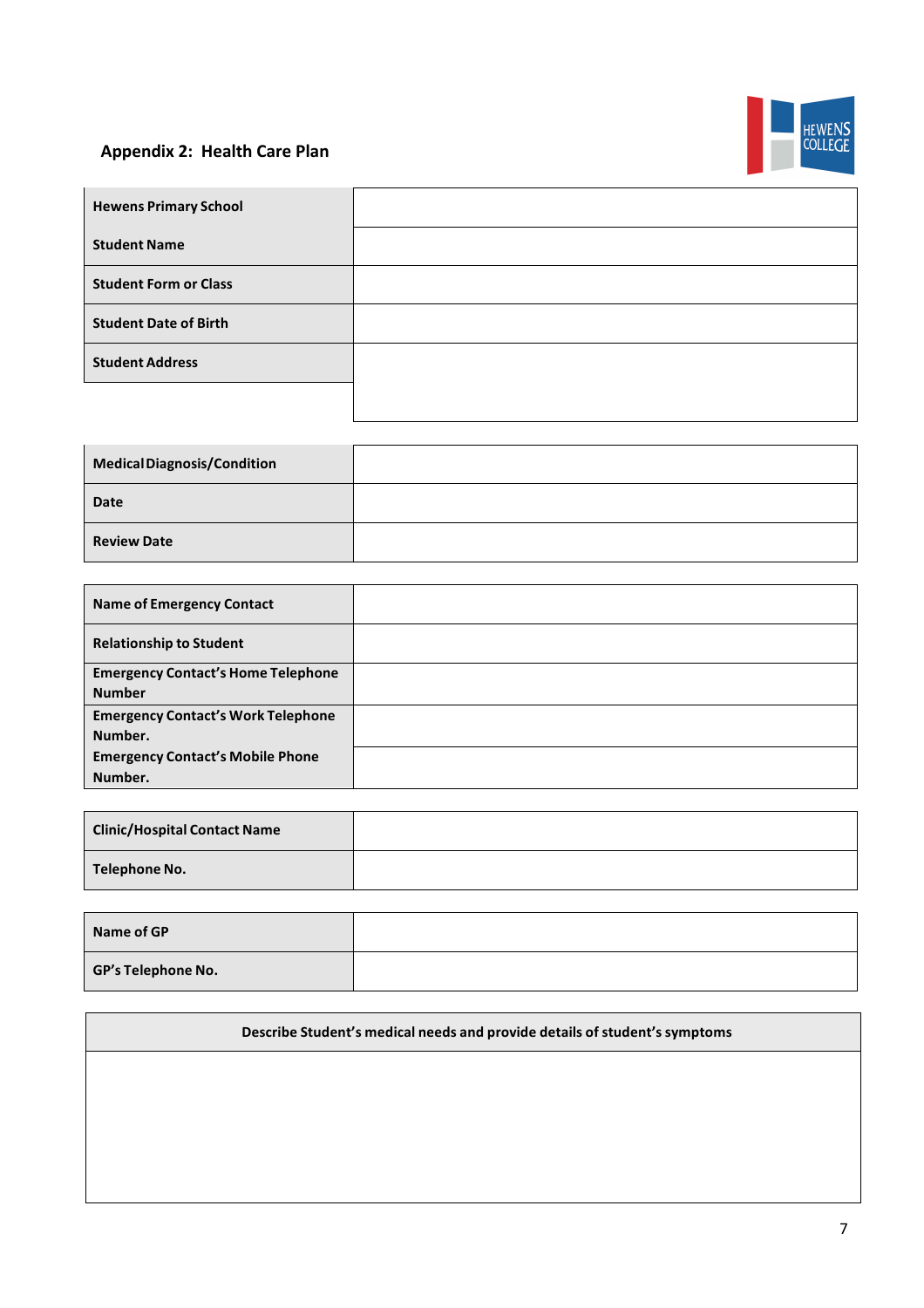**Daily care requirements e.g. before sports, at lunchtime etc**

**Describe what constitutes an emergency for the student and action to be taken if this occurs**

**Follow-up care**

**Who is responsible in an emergency (state if different for off-site activities)?**

**Form** copied to: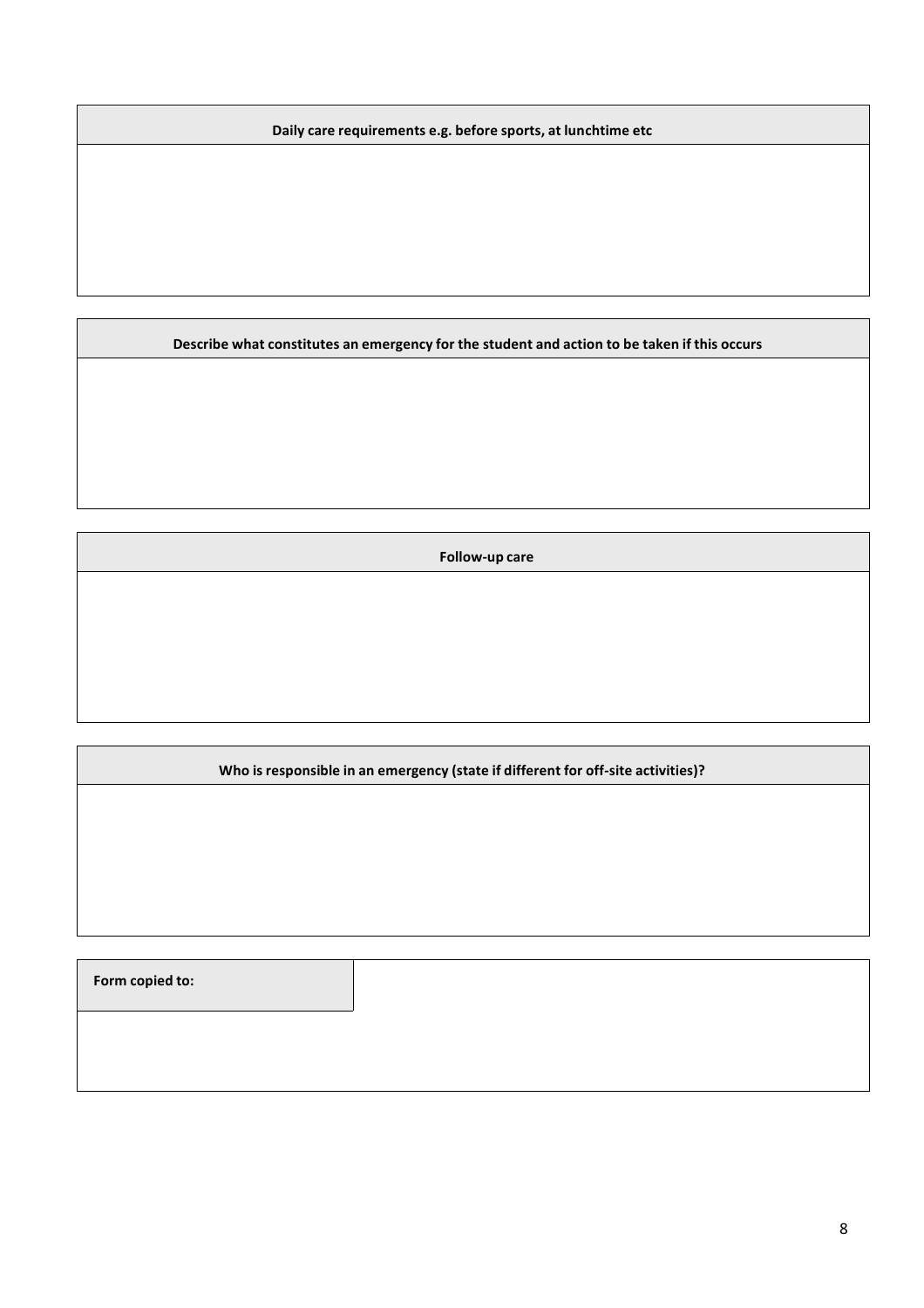# **Appendix 3: Record of Prescribed Medicine given to a Student Form**



| <b>Hewens Primary School</b> |  |
|------------------------------|--|
| <b>Student Name</b>          |  |
| <b>Student Form or Class</b> |  |
| <b>Student Date of Birth</b> |  |

| No. | Date | <b>Time</b> | <b>Medicine Given</b> | <b>Dose</b> | Signature |
|-----|------|-------------|-----------------------|-------------|-----------|
|     |      |             |                       |             |           |
|     |      |             |                       |             |           |
|     |      |             |                       |             |           |
|     |      |             |                       |             |           |
|     |      |             |                       |             |           |
|     |      |             |                       |             |           |
|     |      |             |                       |             |           |
|     |      |             |                       |             |           |
|     |      |             |                       |             |           |
|     |      |             |                       |             |           |
|     |      |             |                       |             |           |
|     |      |             |                       |             |           |
|     |      |             |                       |             |           |
|     |      |             |                       |             |           |
|     |      |             |                       |             |           |
|     |      |             |                       |             |           |
|     |      |             |                       |             |           |
|     |      |             |                       |             |           |
|     |      |             |                       |             |           |
|     |      |             |                       |             |           |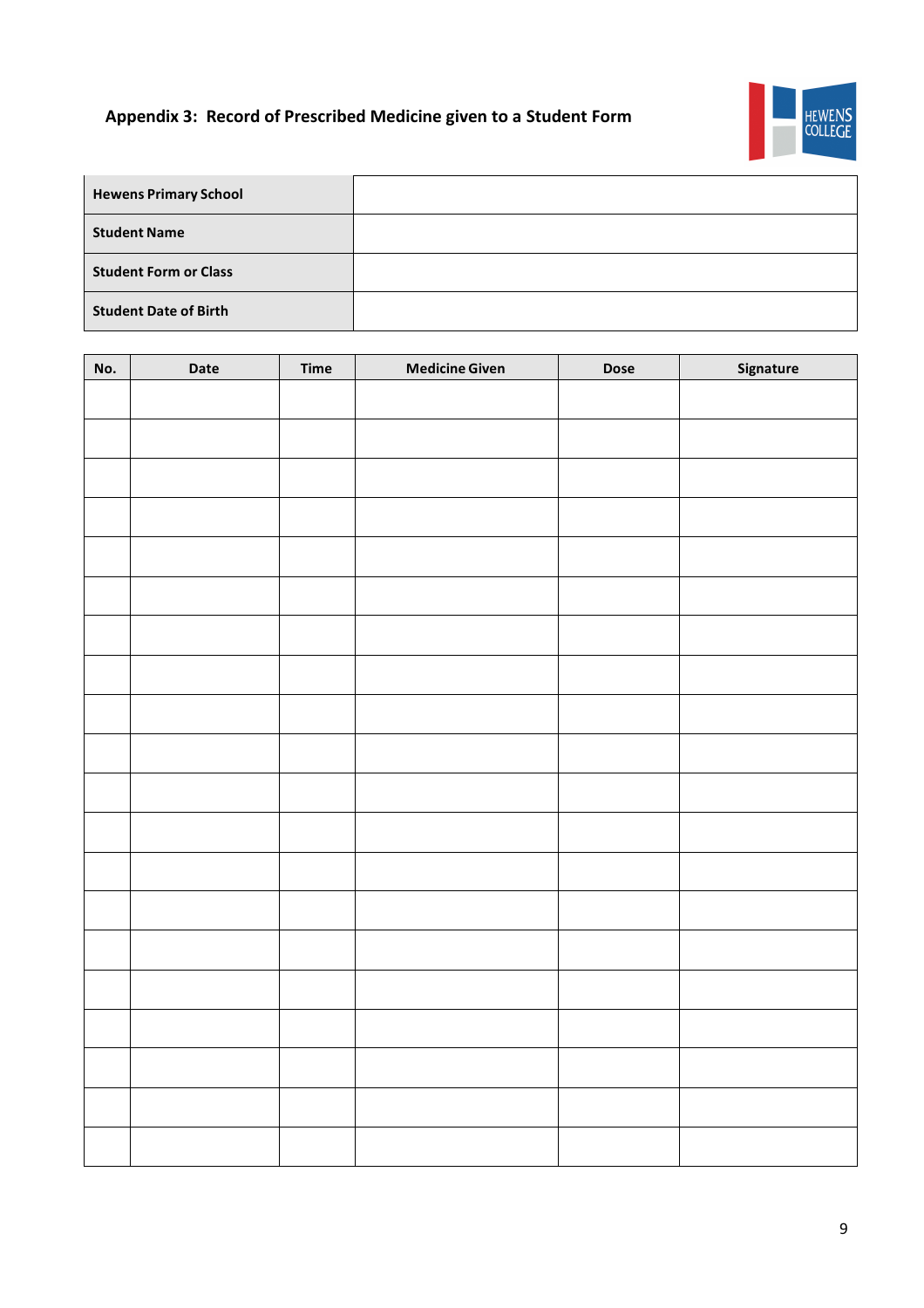

**Medicine administration or treatment procedure for which staff training is being provided**

| Instructor         |  |
|--------------------|--|
| Designation        |  |
| Signature          |  |
| <b>Date</b>        |  |
| <b>Review Date</b> |  |

**I have received written & verbal instructions to enable me to carry out the above procedure**

**I understand the procedure and feel confident to carry out the procedure unsupervised**

**I understand the actionsrequired if problems occur during or after the procedure**

| Date | <b>Name</b> | <b>Designation</b> | Signature |
|------|-------------|--------------------|-----------|
|      |             |                    |           |
|      |             |                    |           |
|      |             |                    |           |
|      |             |                    |           |
|      |             |                    |           |
|      |             |                    |           |
|      |             |                    |           |
|      |             |                    |           |